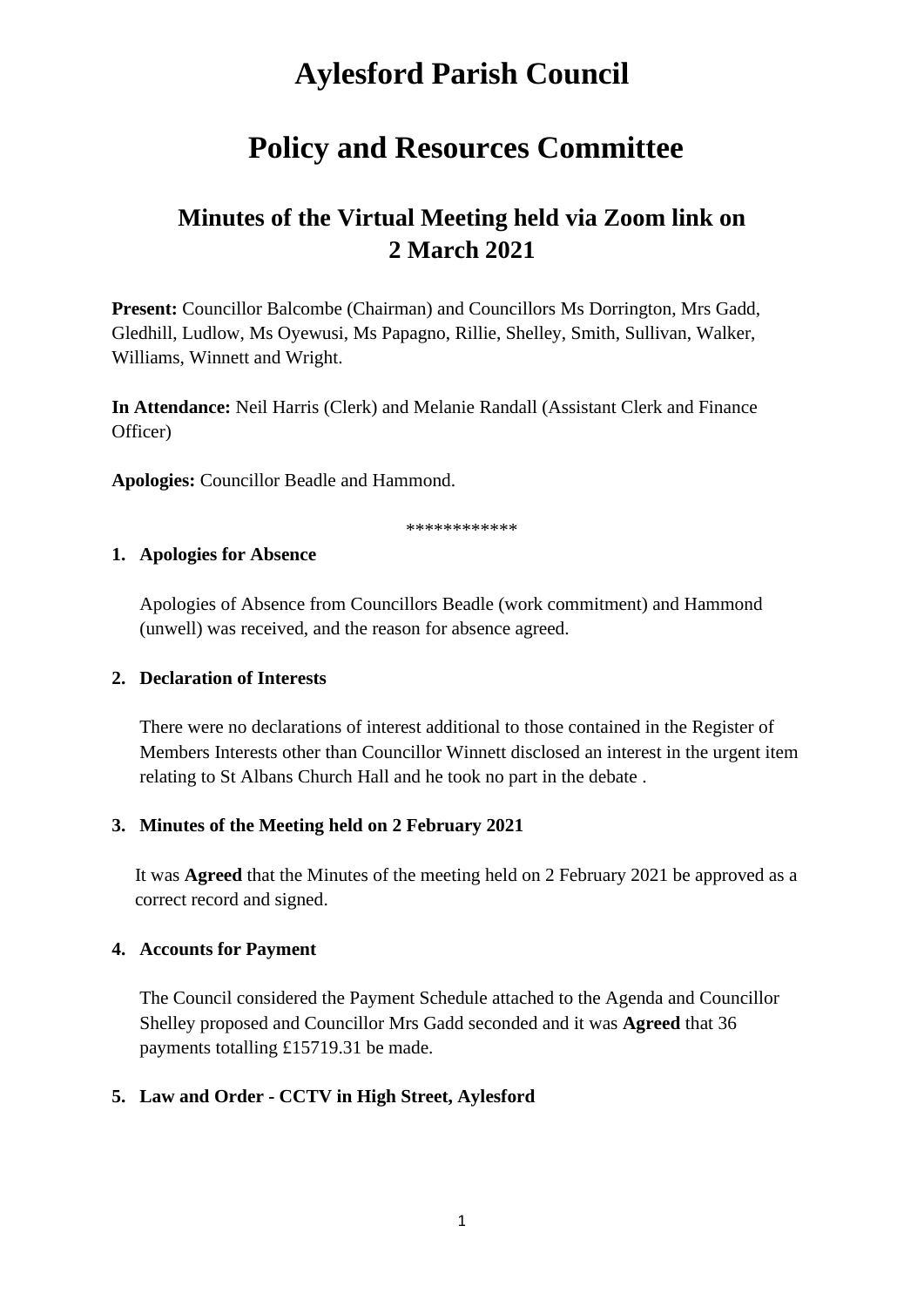The Clerk reported that the Council had been informed by Q-Tec who are offering a new cheaper option for a CCTV camera that they had purchased the sim card for the camera and they were being pushed for a start date for the camera being used as a demo.

#### **6. KALC**

There had been no meeting of the KALC Area meeting since the last meeting of the Committee.

#### **7. TMBC Parish Partnership Panel**

The Committee received the report of Councillor Shelley of the meeting of the TMBC Parish Partnership Panel held on 4 February 2021.

#### **8. Council Vacancies**

It was **Noted** that the current vacancies on the Council were as follows: -

Aylesford South - 1.

#### **9. Public Convenience Review – Aylesford Toilets**

TMBC have confirmed that they will close the toilets on 1 April and then undertake the reinstatement works prior to handing back the land in May. The Clerk reported that he is chasing them to find out when works will commence.

#### **10. Financial Regulations – Annual Review**

The Council must annually review its Financial Regulations and a copy was attached to the Agenda. The Clerk indicated that there were no amendments proposed for the Financial Regulations this year as a number of major changes was made last year.

It was **Agreed that the Council** note that there are no amendments to the Financial Regulations this year

#### **11. Statement of Internal Control**

The Council considered the Statement of Control attached to the Agenda and it was **Agreed to Recommend to the Council** that the Statement of Control 2021 be approved.

#### **12. Coronation Gardens – School Request for the Installation of a Wooden Gazebo**

The Clerk reported that the Council had received a request from the St. Peters Church of England Primary School for the installation of a Wooden Gazebo to be used as an outdoor classroom and for use as part of their "Forest School". The Gazebo will be installed in the Coronation Gardens which the School leases from the Council. The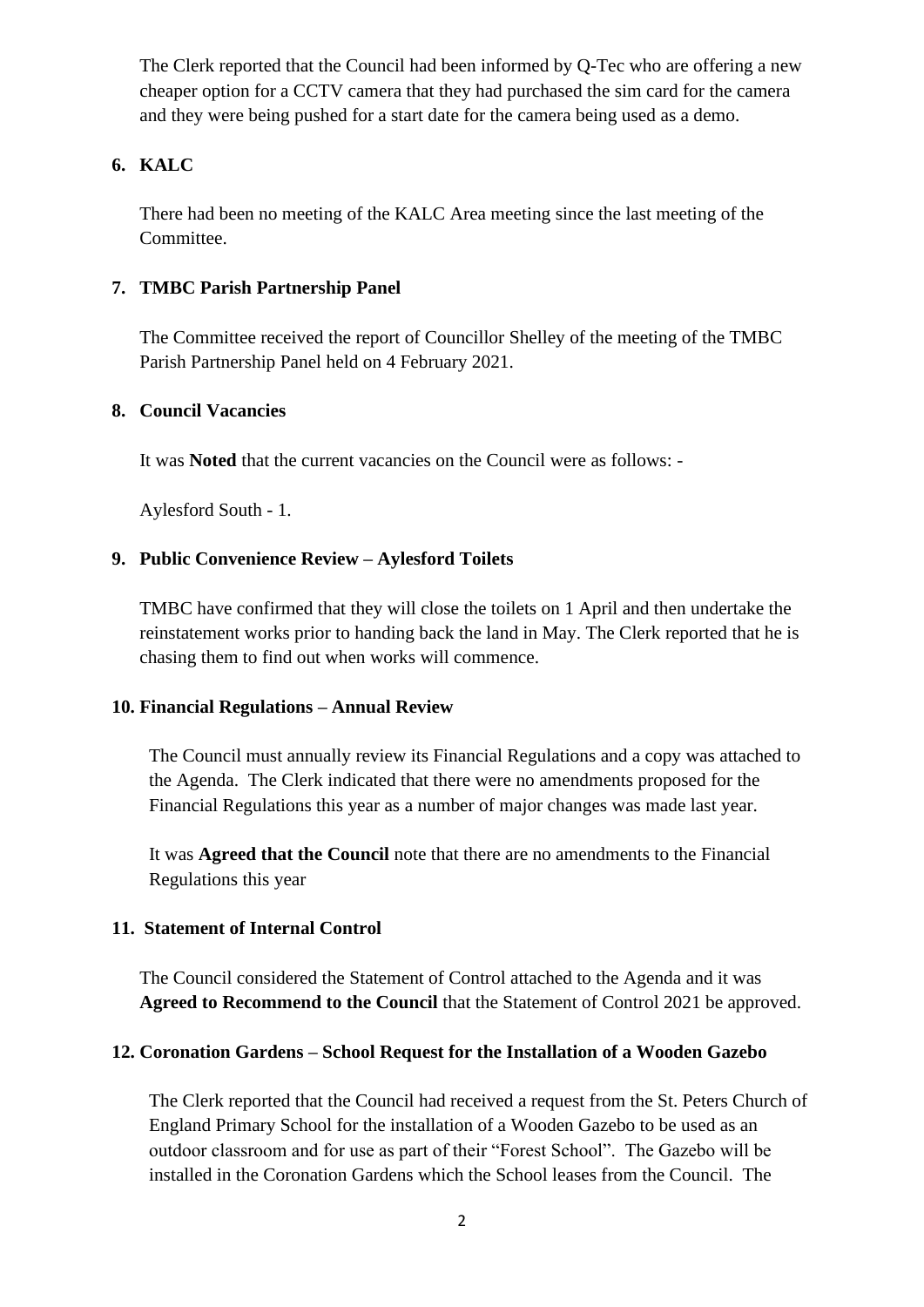Gazebo, itself, is 5m x 5m with a decking base, balustrade sides , shelf seating and is installed direct onto grass. The School will obtain any necessary permissions required before installation. It was **Agreed** that permission be given for the installation of a wooden Gazebo.

#### **13. COVID-19 Memorial Garden**

The Clerk reported that the Council had received a request from a local resident and Tracey Crouch MP for the Council to consider the installation of a COVID-19 Memorial Garden. It had been suggested that the Garden could have a Tree and a small memorial plaque where people could visit to mark their respect for those who have lost their lives to COVID-19. The garden could be located in the Cemetery in the space on the left-hand side of the main entrance. Following a meeting with the Council's Tree specialist, Qualitrees, they have suggested that a suitably mature ornamental tree together with suitable flowering shrubs marking the 5-metre-wide boundary could be appropriate. If Members were minded to provide seating he could also supply rustic benches. At this stage there are no costings available but Qualitrees have indicated that they would be able to let us have an indication of prices in the near future. It was **Agreed** to proceed with the scheme, in principle, and that the proposal from Qualitrees be submitted to the Committee together with any proposals from the Woodland Trust for appropriate trees..

#### **14. Village Hall Grant – Brassey Centre**

The Clerk reported that the Council has received a request from the Brassey Centre for the release of their Village Hall grant of £2000 to help fund major roof repairs. They obtained 3 quotes from Adam Britt Roofing Services £7,640.00, Kev's Property Maintenance £2,662.57 and The Roofline Specialist £4,732.00 + £1.560.00 if new fibreglass valley was needed. The Trustees decided to opt for Adam Britt Roofing Services as it was felt that he provided a more detailed explanation of the works required. They also pointed out that the material of the existing tiles contained asbestos. The decision was also based on experience and recommendation. The final invoice is a little more than the quote as once the work started they found that a number of rafters and facia were rotten and needed replacing which incurred additional costs. It was Agreed that the village hall grants of £2000 be released for this project.

#### **15. Micro Grant Request from St Peters Primary School Pupils**

The Clerk reported that the Council had received six letters from pupils at St. Peters Primary School for funding for shovels, spades and seeds etc from Members micro grants. No specific amount has been requested but just what can be given. Members are asked to consider the release of their micro grants for this purpose. It was **Agreed** that the request from the St. Peters School pupils be approved and that a grant of £200 be made to be funded equally from the micro grants from all those Members present at the meeting.